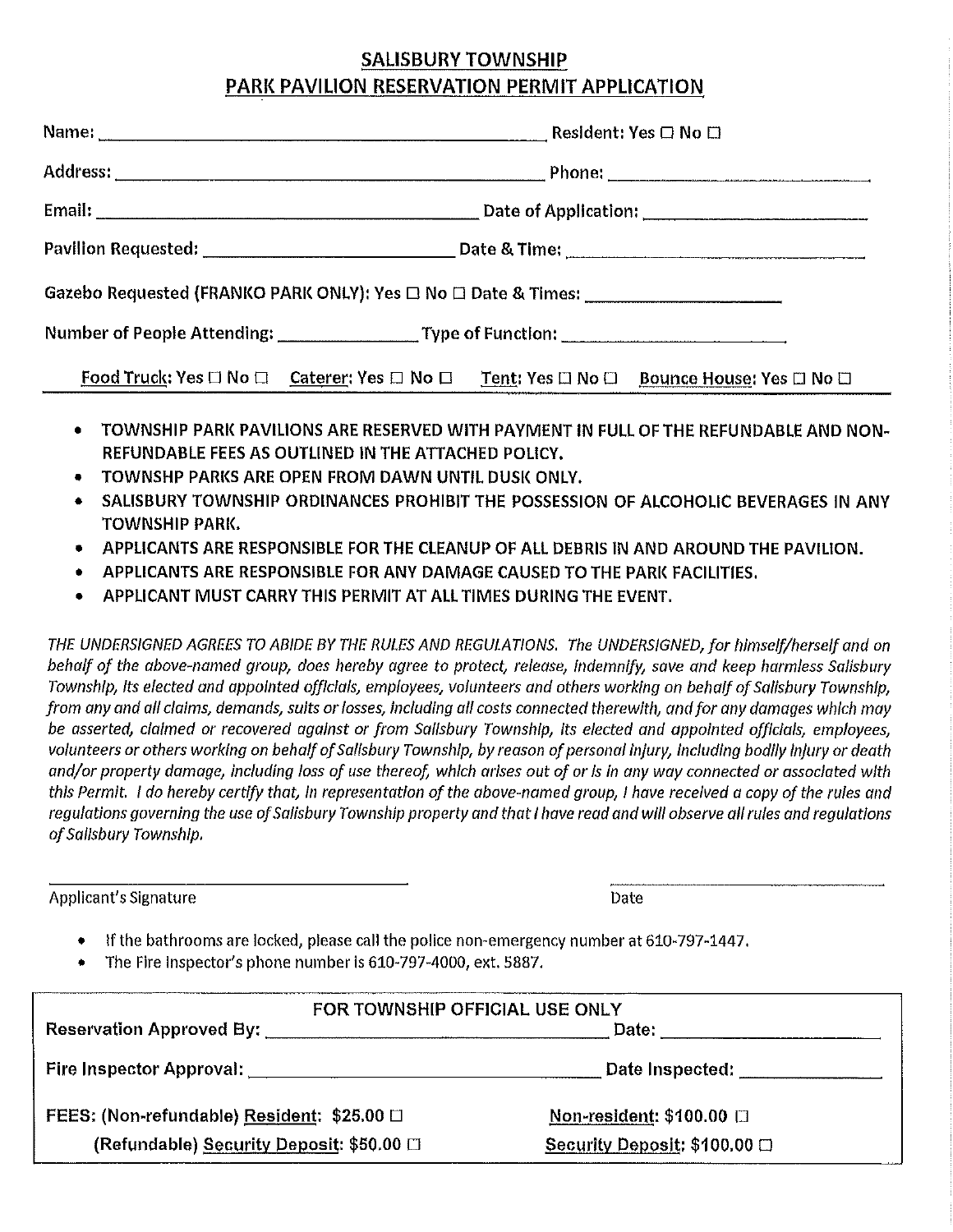#### PAVILION RENTAL RULES AND REGULATIONS

The Salisbury Township recreation places are for the benefit and pleasure of the residents of the Township of Salisbury, Lehigh County, PA and all persons who use the said facllitles shall be subject to the Rules and Regulations as set forth In the Salisbury Township Code of Ordinances or applicable State Law, of which this is a summary.

Any of the listed acts are prohibited within any Salisbury Township Park or recreation place:

- 1. Committing any disorderly act. A person Is guilty of committing a disorderly act If, with Intent to cause public Inconvenience, annoyance or alarm, or recklessly creating a risk thereof, he/she engages in fighting or threatening; or In violent or tumultuous behavior; makes unreasonable noise; uses obscene language, or makes an obscene condition by any act which serves no legltlmate purpose of the actor.
- 2. Consuming any alcoholic beverages.<br>3. Being visibly intoxicated.
- Being visibly intoxicated.
- 4. Carrying, setting off, or discharging any firearms, air rifles, air pistols, sling shots or fireworks, including sparklers.
- 5. Throwing or propelling stones or missiles of any kind.
- 6. Permitting animals of any kind to be within such recreation places, whether or not under control or leash; unless otherwise posted.
- 7. Littering, lhrowing, depositing or draining any offensive or unwholesome substances or liquids of any kind.
- 8. Writing, painting, carving, or otherwise defacing or disfiguring any tree, bench, structure or notice posted within the recreation places.
- 9. Operating a licensed motorized vehicle on other than the paved roadways of parking areas of said recreation places.
- 10. Operating a licensed motorized vehicle on the paved roadways or parking areas of said recreations places at a speed In excess of ten (10) miles per hour.
- 11. Operating a bicycle or an unlicensed motorized vehicle.
- 12. Obstructing, In any way, either totally or partially, any of the paths or roadways In said recreation places.
- 13. Picking or carrying any flowers, shrubs or trees that are growing or located In the recreation places.
- 14. Possessing any axe, saw, picks, shovels, hoes or spades.
- 15. Building, starting or lighting any fires except within the grills provided therefore.
- 16. Feeding of any geese or waterfowl or Injuring or destroying any wildlife.
- 17. Hitting or driving golf balls or playing baseball, tennis, football, or any other game or sport at a place not designated for that purpose.
- 18. Using any sound ampllflcatlon devices.
- 19. Erecting any amusement structure, devices or rides.

Organizations/Businesses leasing the pavilion area are required to provide a certificate of Insurance In the amount of \$1,000,000 and name the Township as additional insured.

The recreation places shall be open to the public from May 1<sup>st</sup> through October 31<sup>st</sup> of each year and from dawn till dusk each day. Pavilions shall not be available during the annual Summer Playground program. The recreation places shall be closed to the public Favillons shall not be available during the annual edition rangeound program. The recreation places shall further the closed to the public from May 1<sup>st</sup> through October 31<sup>et</sup> of each year from dusk till dawn each day. Any person or persons found within said recreation places when same are closed as provided in this Ordinance shall be guilty of violating this Ordinance.

Anyone or any group desiring to use the pavilion facilities of any recreation places shall secure a permit from the Township in advance and shall pay the established fee and/or security deposit.

Any Cancellation or schedule change less than seven (7) business days prior to the reserved time will not be eligible for a refund.

Prior to the issuance of any permit, all users of the pavilion shall agree to be held responsible for any damage to trees, buildings and facilities of the Township and the satisfactory cleaning up of the premises. Any expense incurred by the Township in repairing damaged property or cleaning of debris shall be billed to and paid by the individual or group Issued the permit. The Township also may retain any of the security deposit necessary to repair any damaged property or clean any debris.

The Township assumes no responsibility for Injury or death of any Individual occurring within the recreation places and all users of said recreation places hereby agree to assume the risk of any such injury or death.

Any person to whom a permit is issued for the use of the pavilion facilities or any recreation places shall be responsible for those persons using said pavilion facilities, and shall be present at the recreation place on the date and during the times for which the permit was issued and must possess and be able to produce the permit at all times.

The Township reserves the right to refuse any permit requested.

Any person violating any provision of the Salisbury Township Code of Ordinances shall, upon conviction thereof, In a summary proceeding before a District Justice, be sentenced to pay a fine of not more than Three Hundred (\$300.00) Dollars and costs of prosecution and, In default of payment of such fine and costs, undergo Imprisonment In the Lehigh County Prison for not more than ninety (90) days.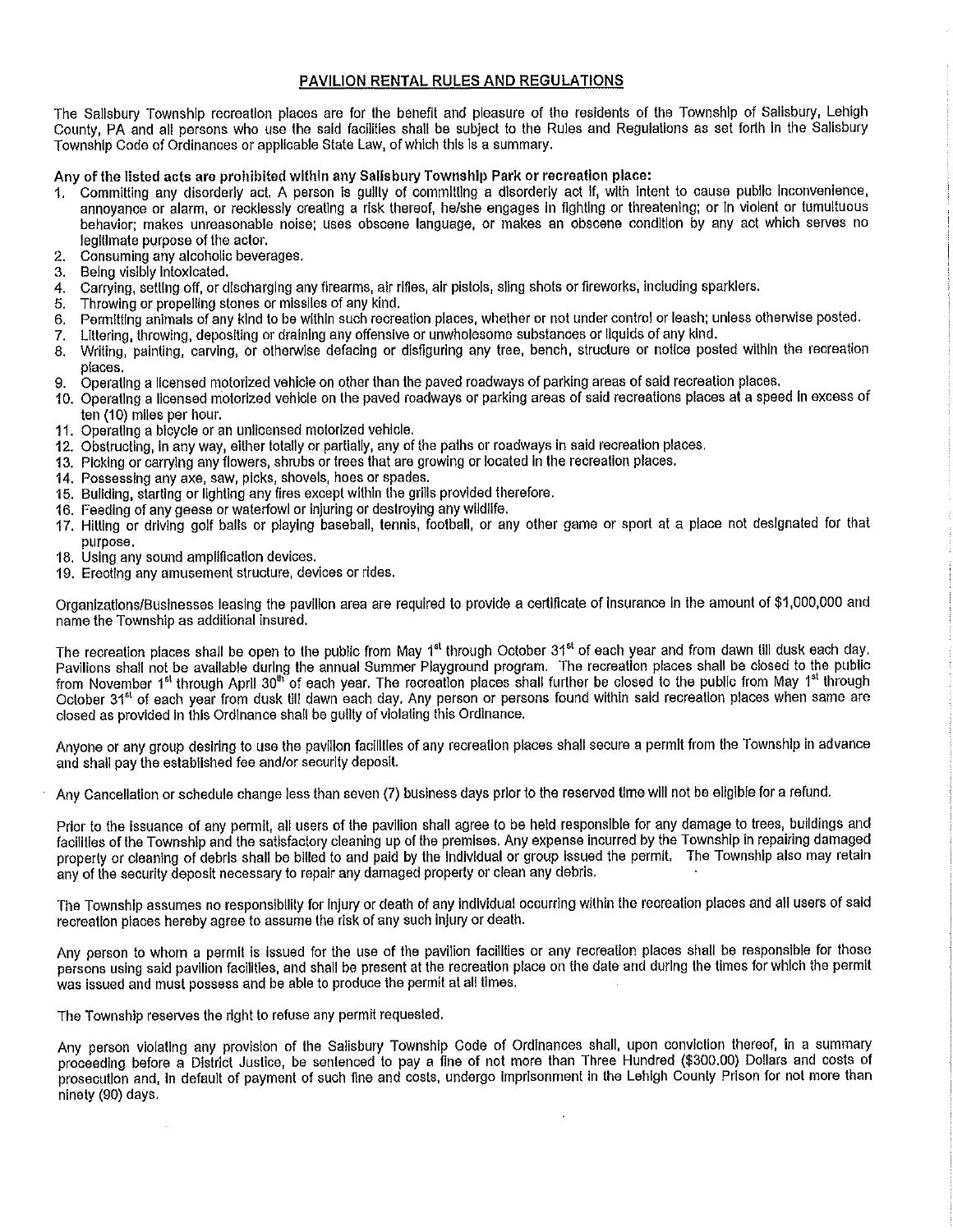. **Nu'mber: Section: 500 502,3** 

#### **SUBJECT: TOWNSHIP-OWNED PARK PAVILION RESERVATION POLICY**

- **1. Purpose.** The purpose of this policy is to establish a fee and set procedures for the set-up and• maintenance related to park pavilion reservations in the Township park system.
- **2. Authority.** Township Manager,
- . **3. Application.** This policy applies to all groups, organizations and individuals making a request to reserve a block of time, to the exclusion of others, on Township-owned park pavilions.
	- **4. Responsibility.** The Township Manager will have responsibility for overseeing and implementing this policy.
	- **5. Polley.** 
		- **1. Fees:**

A. **Residents:** 

| <b>Residents:</b>                                                       | \$25.00 non-refundable plus<br>\$50.00 refundable security deposit.                                                                                               |
|-------------------------------------------------------------------------|-------------------------------------------------------------------------------------------------------------------------------------------------------------------|
| Non-residents:                                                          | \$100.00 non-refundable fee plus<br>\$100.00 refundable security deposit                                                                                          |
| <b>Businesses &amp;</b><br>Organizations:<br>within the<br>Township     | \$25.00 non-refundable fee plus<br>\$50.00 refundable security deposit.<br>Must provide a certificate of insurance<br>in the amount of \$1,000,000.00             |
| <b>Businesses &amp;</b><br>Organizations:<br>NOT within the<br>Township | \$100.00 non-refundable fee plus<br>\$100.00 refundable security deposit.<br>Must provide a certificate of insurance<br>in the amount of \$1,000,000.00           |
| <b>Nonprofit</b><br>Organizations:<br>within the<br>Township            | $$0$ fee<br>\$50.00 refundable security deposit<br>Must provide a certificate of insurance<br>in the amount of $$1,000,000.00$ , along with a tax<br>exempt form  |
| Nonprofit<br>Organizations:<br>NOT within the<br>Township               | $$0$ fee<br>\$100.00 refundable security deposit<br>Must provide a certificate of insurance<br>in the amount of $$1,000,000.00$ , along with a tax<br>exempt form |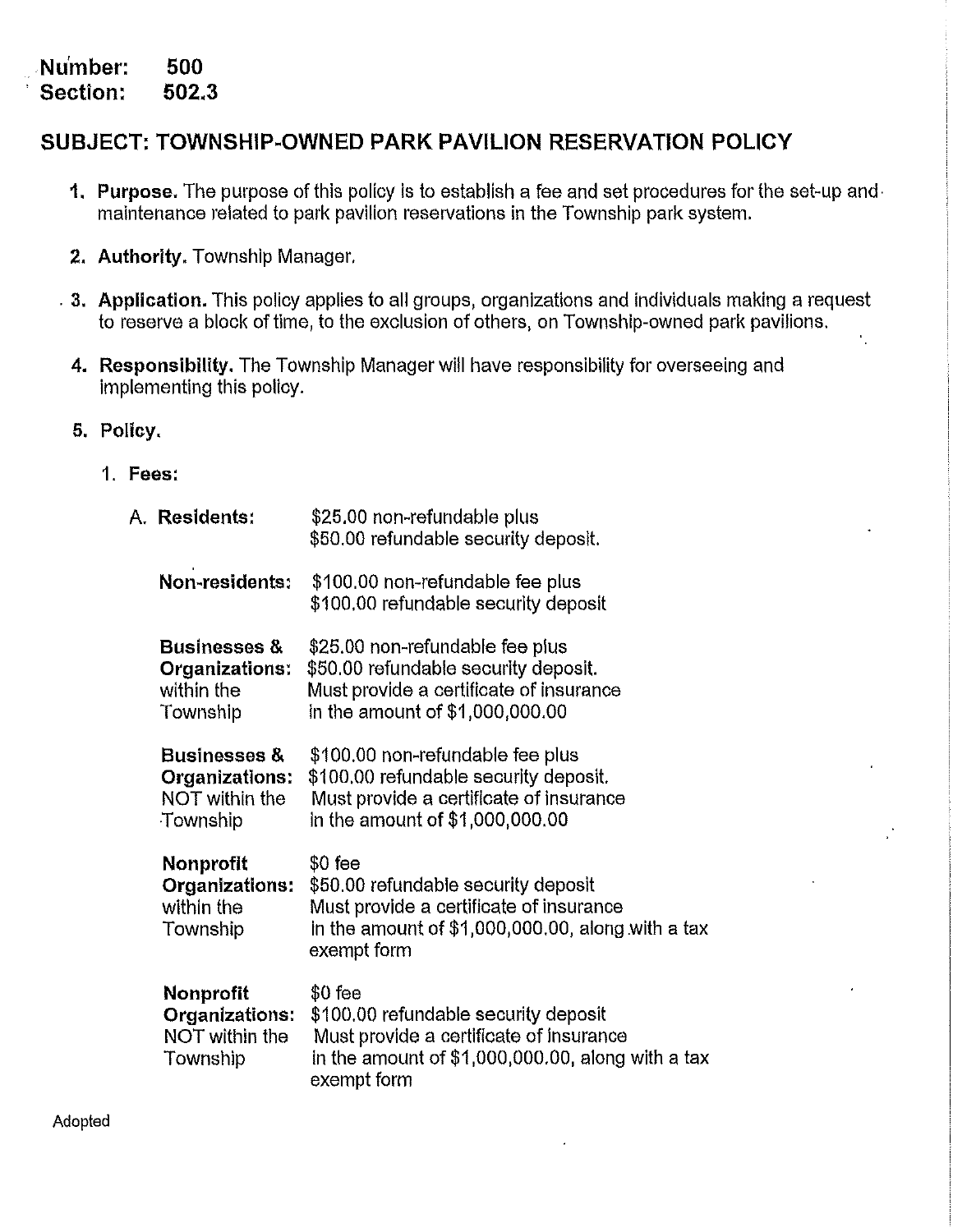B. If additional police and/or labor are required for traffic control, call out for park maintenance, and/or preparation and clean up, the party making the reservation shall reimburse the Township the cost for such additional services,

I ,.

- C. **Cancellations:** Any Cancellation or schedule change less than seven (7) busiriess days prior to the reserved time will not be eligible for a refund.
- 2. Telephone reservations wlll be accepted on a first-come, first-serve basis. A reservation form with full payment must be received within (5) five days of the telephone reservation; otherwise, the telephone reservation will be canceled,
- 3. Reservations will start being taken after February 1<sup>st</sup> of each year for the current calendar year only.
- 4. Vehicles must be kept on the marked, paved areas of the park and are prohibited from being parked or-driven on any grass, park area or paths,
- 5. Due to uncontrollable circumstances, the park may be closed down by a Township official without prior notice,
- 6. The pavlllon reservations are for the pavilion or gazebo and spot for children's bounce house as the park remains open to the public for normal use,
- 7. Food trucks and caterers may be permitted. Food truck operators and caterers must provide a certificate of Insurance In the amount of \$1,000,000.00 and submit the Hold Harmless agreement. The applicant shall schedule a fire safety Inspection of food trucks and catering appliance set-up with the Township Fire Inspector, Food trucks shall be positioned In the parking lot to not obstruct traffic or parking. Food trucks shall not be parked on the grass,
- 8. Children's bounce houses and similar items may be permitted. Bounce houses shall not be placed In the parking lot or any other area that Interferes with other park visitors, The bounce house provider must provide a certificate of Insurance In the amount of \$1,000,000.00 and submit the Hold Harmless agreement.
- 9, Tents and similar structures may be permitted, Tents shall not be placed In the parking lot or any other area that Interferes with other park visitors. The tent service provider must provide a certificate of Insurance In the amount of \$1,000,000.00 and submit the hold harmless agreemen/.
- 10. The Township reserves the right to deny any reservation requests.
- 11. Salisbury Township ordinarices prohibit the possession and use of alcoholic. beverages In any and all Township parks.
- 12. Parking capacities are limited and It Is estimated that Lindberg and Laubach Parks each can handle 150 vehicles and 70 vehicles at Franko Park.
- 13. The Township Manager reserves the right to waive any and all and nonrefundable fees listed above for non-profit groups.

à,

 $\mathcal{C}$ 

 $\mathbf{a}$ 

 $\mathbf{A}_2$ 

J,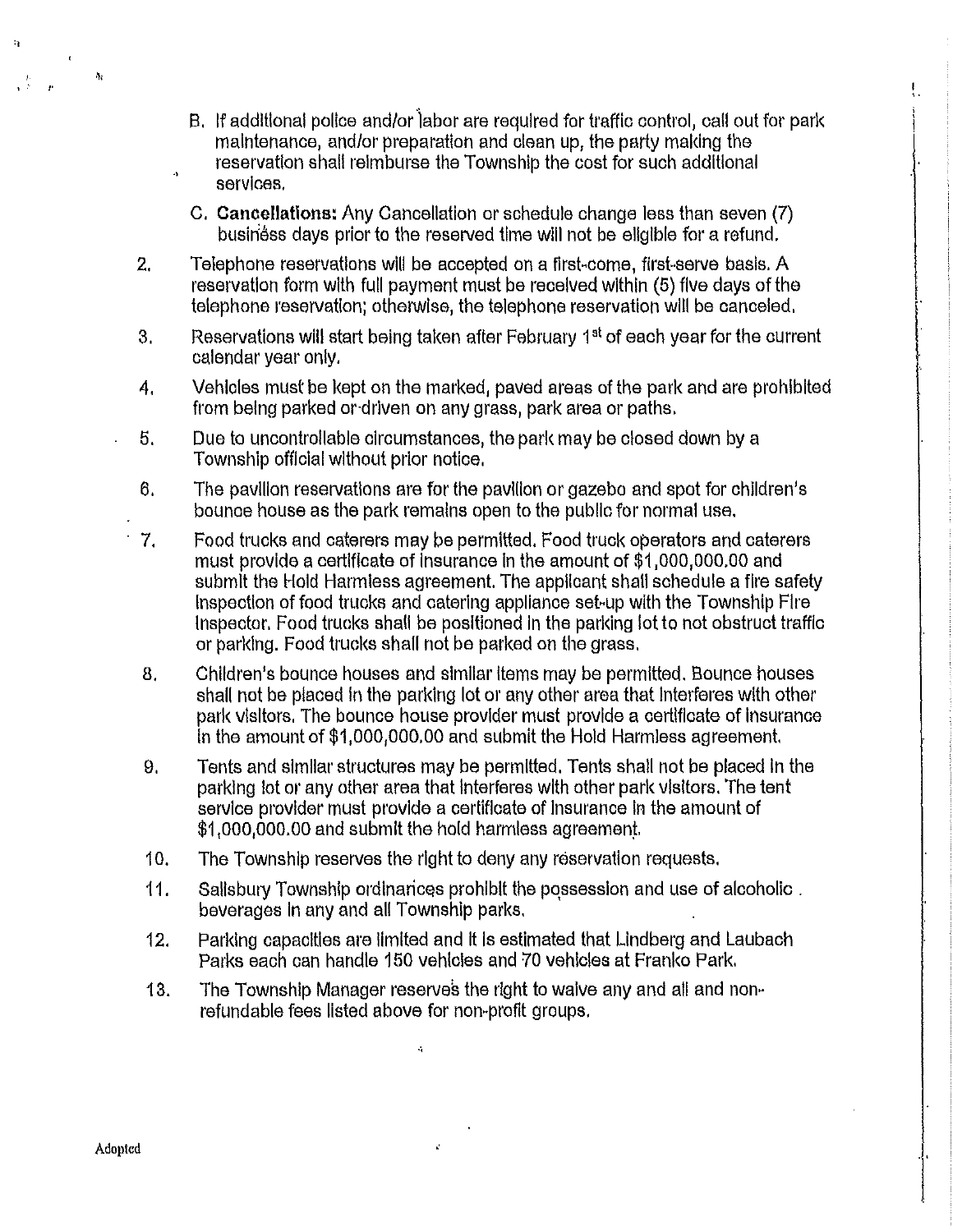

*Cownship of Salisburp* 

LEHIGH COUNTY, PA

# **RELEASE AND WAIVER OF LIABILITY AND EXPRESS ASSUMPTION OF THE RISK**

In consideration for permission to allow a **Children's Bounce House** on Township owned park land on,

Date of Event **Location** (Park Name)

(hereinafter "EVENT")

Name of Insured **Company Name** Company Name Company Address

(hereinafter referred to as "RELEASER"), hereby releases, waives, discharges and covenants not to sue the Township of Salisbury, its officers, employees (collectively referred to as the "RELEASEES") from all liability to RELEASEES or its members for any loss or damage and for any claims on account of personal injuries or property damage caused by negligence of RELEASER while RELEASER or its members conducted or participated in the event.

REALEASER shall provide a certificate of insurance listing the Salisbury Township as the holder in the amount of \$1,000,000.00.

RELEASER hereby agrees to indemnify and save and hold harmless the RELEASEES and each of them from any loss, liability, damage, costs and/or reasonable attorney fees that may be due to the event; and

RELEASER hereby assumes full responsibility for any risk of bodily injury, death or property damage due to the negligence of RELEASER during the event; and RELEASER warrants and represents the it carries Liability Insurance for any personal injuries and/or property that may arise at the event. A Certificate pf Insurance indicating such and including the RELEASEES as additional insureds is attached to this Release.

(RELEASER)

Print Name & Title of Authorized Representative

Authorized Representative Signature **Date** Date

Approved By Date Communications and Date Date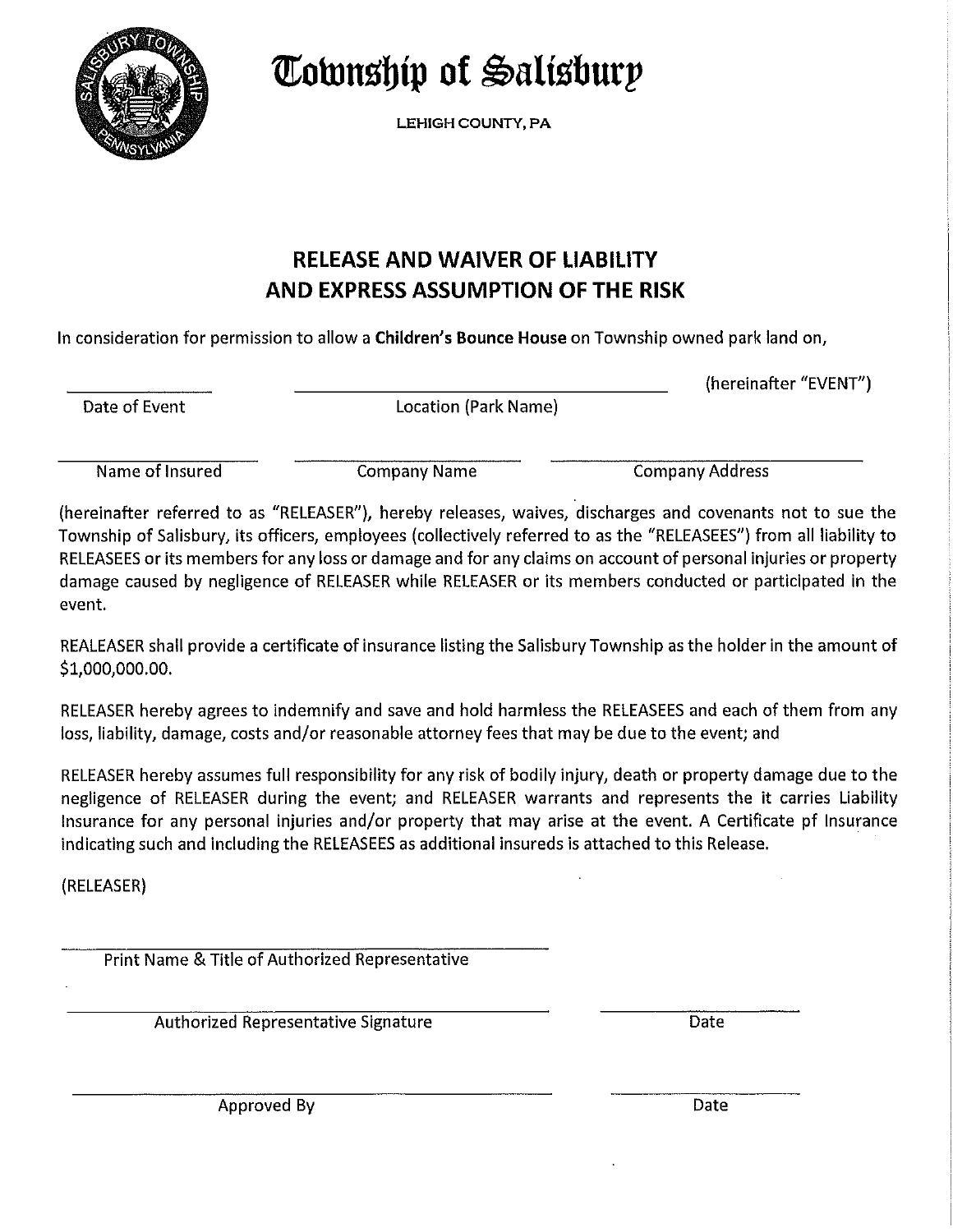

**Township of Salisbury** 

LEHIGH COUNTY, PA

#### **RELEASE AND WAIVER OF LIABILITY AND EXPRESS ASSUMPTION OF THE RISK**

In consideration for permission to allow a **Food Truck** on Township owned park land on,

Date of Event **Location** (Park Name)

(hereinafter "EVENT")

Name of Insured Company Name Company Address

(hereinafter referred to as "RELEASER"), hereby releases, waives, discharges and covenants not to sue the Township of Salisbury, its officers, employees (collectively referred to as the "RELEASEES") from all liability to RELEASEES or its members for any loss or damage and for any claims on account of personal injuries or property damage caused by negligence of RELEASER while RELEASER or its members conducted or participated in the event.

REALEASER shall provide a certificate of insurance listing the Salisbury Township as the holder in the amount of \$1,000,000.00.

RELEASER hereby agrees to indemnify and save and hold harmless the RELEASEES and each of them from any loss, liability, damage, costs and/or reasonable attorney fees that may be due to the event; and

RELEASER hereby assumes full responsibility for any risk of bodily injury, death or property damage due to the negligence of RELEASER during the event; and RELEASER warrants and represents the it carries Liability Insurance for any personal injuries and/or property that may arise at the event. A Certificate pf Insurance indicating such and including the RELEASEES as additional insureds is attached to this Release.

(RELEASER)

Print Name & Title of Authorized Representative

Authorized Representative Signature Date Date

Approved By Date Communications and the Date Communications of the Date Communications of the Date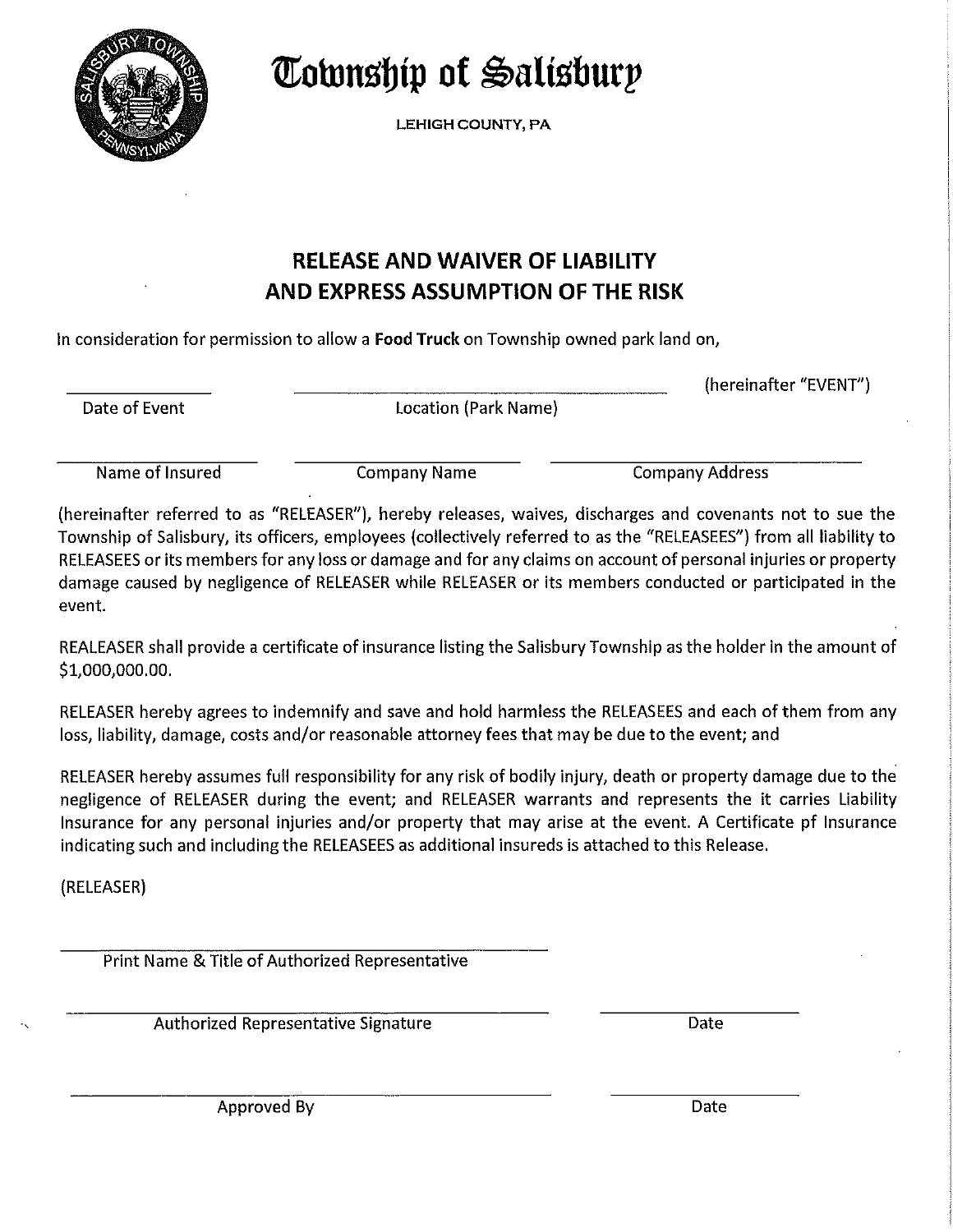

**~ownsbip of ~alisburp** 

LEHIGH COUNTY, PA

# **RELEASE AND WAIVER OF LIABILITY AND EXPRESS ASSUMPTION OF THE RISK**

In consideration for permission to allow a **Food Catering Service** on Township owned park land on,

Date of Event **Location** (Park Name)

(hereinafter "EVENT")

Name of Insured **Company Name** Company Company Address

(hereinafter referred to as "RELEASER"), hereby releases, waives, discharges and covenants not to sue the Township of Salisbury, its officers, employees (collectively referred to as the "RELEASEES") from all liability to RELEASEES or its members for any loss or damage and for any claims on account of personal injuries or property damage caused by negligence of RELEASER while RELEASER or its members conducted or participated in the event.

REALEASER shall provide a certificate of insurance listing the Salisbury Township as the holder in the amount of \$1,000,000.00.

RELEASER hereby agrees to indemnify and save and hold harmless the RELEASEES and each of them from any loss, liability, damage, costs and/or reasonable attorney fees that may be due to the event; and

RELEASER hereby assumes full responsibility for any risk of bodily injury, death or property damage due to the negligence of RELEASER during the event; and RELEASER warrants and represents the it carries Liability Insurance for any personal injuries and/or property that may arise at the event. A Certificate pf Insurance indicating such and including the RELEASEES as additional insureds is attached to this Release.

(RELEASER)

Print Name & Title of Authorized Representative

Authorized Representative Signature **Date** Date

Approved By Date Date Communication of the Date Date